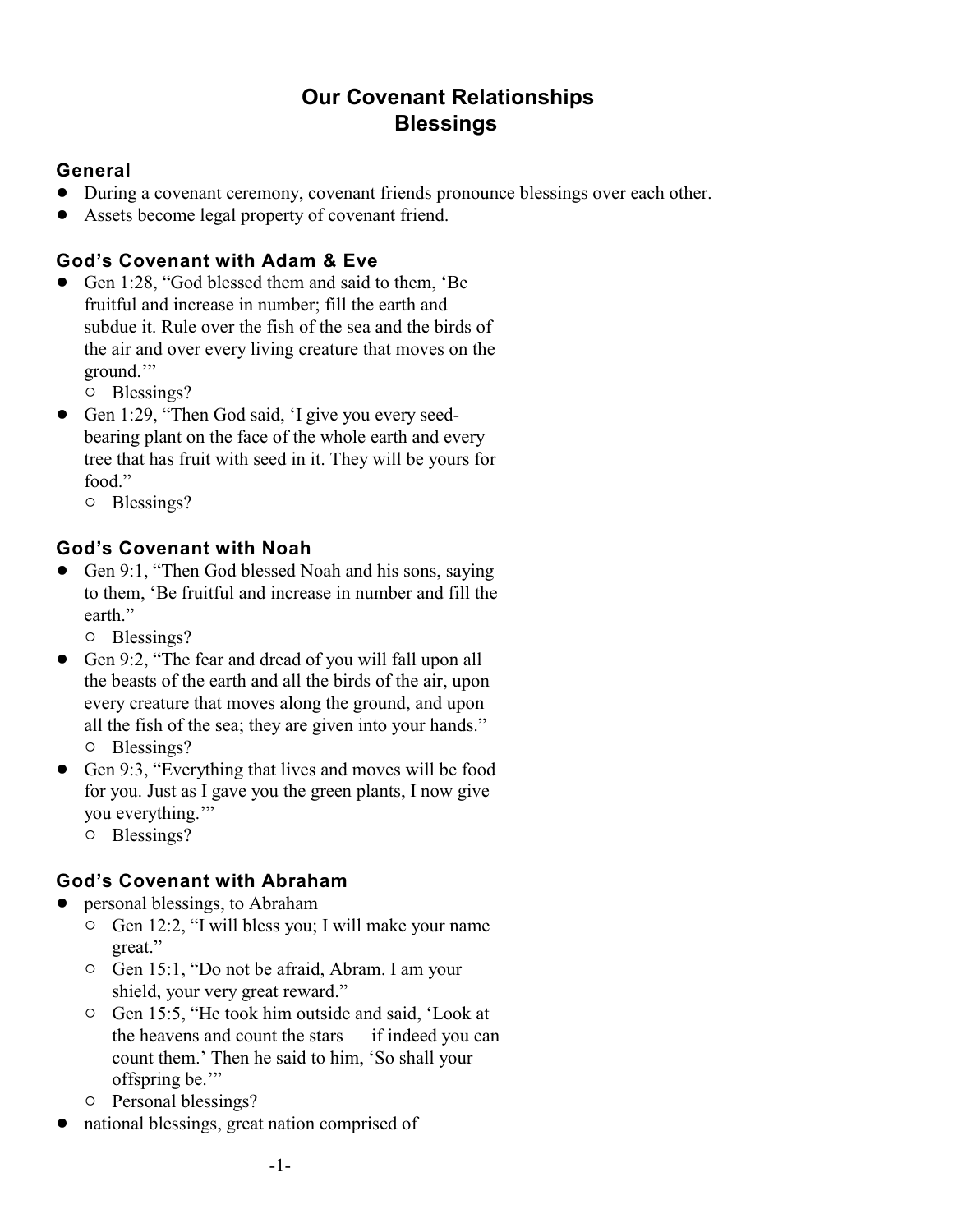Abraham's descendants

- $\circ$  Gen 12:2, "I will make you into a great nation and I will bless you."
- <sup>o</sup> Gen 17:8, "The whole land of Canaan, where you are now an alien, I will give as an everlasting possession to you and your descendants after you; and I will be their God."
- $\circ$  National blessings?
- universal blessings, all people of earth
	- $\circ$  Gen 12:3, "I will bless those who bless you, and whoever curses you I will curse; and all peoples on earth will be blessed through you."
	- $\circ$  Universal blessings?

## **God's First Covenant with Israel**

- ! Lev 26:3 "If you follow my decrees and are careful to obey my commands, I will . . ."
	- $\circ$  followed by 10 verses listing specific blessings

## **God's Second Covenant with Israel**

- ! Deut 4:1, "Hear now, O Israel, the decrees and laws I am about to teach you. Follow them so that you may live and may go in and take possession of the land that the Lord, the God of your fathers, is giving you."  $O$  Blessings?
- Deut 28:1-2, "If you fully obey the Lord your God and carefully follow all his commands I give you today, the Lord your God will set you high above all the nations on earth. All these blessings will come upon you and accompany you if you obey the Lord your God."
	- $\circ$  followed by 11 verses listing specific blessings

#### **David and Jonathan's Covenant**

(no scriptural references to stated blessings or shared possessions?)

#### **God's Covenant with David**

- 2 Sam 7:9 (God told Nathan the prophet to tell David), "Now I will make your name great, like the names of the greatest men of the earth."
	- $O$  Blessings?
- 2 Sam 7:16, "Your house and your kingdom will endure forever before me; your throne will be established forever."
	- $O$  Blessings?
- ! Jer 23:5-6, "'The days are coming,' declares the Lord, 'when I will raise up to David a righteous Branch, a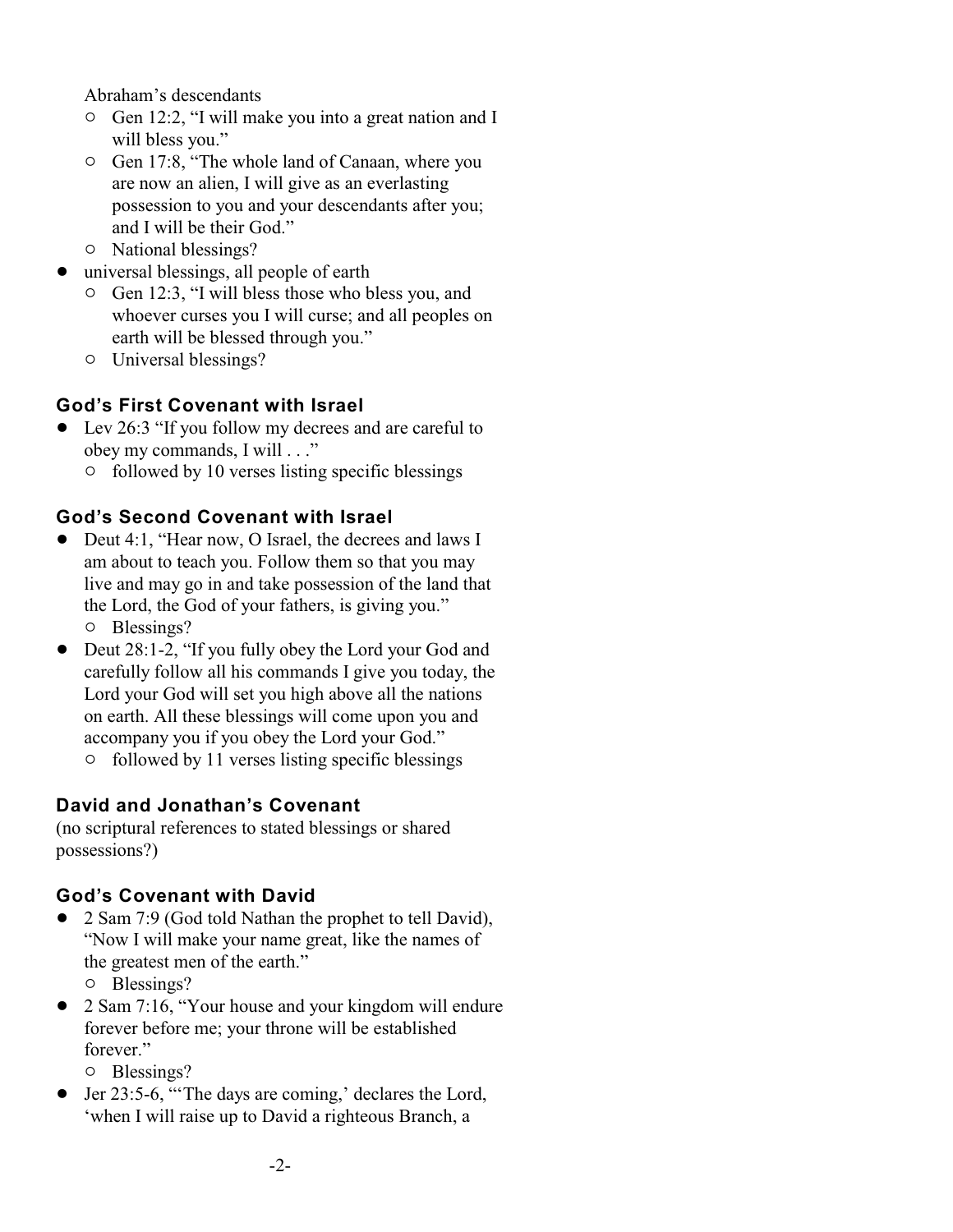King who will reign wisely and do what is just and right in the land. In his days Judah will be saved and Israel will live in safety. This is the name by which he will be called: The Lord Our Righteousness.'"

- $O$  Blessings?
- $\circ$  Mt 1:1, "A record of the genealogy of Jesus Christ the son of David, the son of Abraham."
- $\circ$  Rev 22:16, "I, Jesus, have sent my angel to give you this testimony for the churches. I am the Root and the Offspring of David, and the bright Morning Star."

## **God's New Covenant with Christians**

- blessings we receive from God
	- $\circ$  redemption
		- Includes payment of our obligation, deliverance from bondage, imparting value to us
		- Every aspect of redemption is to be thought of in terms of God's covenant blessings.
	- $\circ$  1 Th 5:9, "For God did not appoint us to suffer wrath but to receive salvation through our Lord Jesus Christ."
		- Blessings?
		- Greek, *soteria*: salvation, safety, security, preservation, deliverance, wholeness
	- $\circ$  Mt 26:28, "This is my blood of the covenant, which is poured out for many for the forgiveness of sins." - Blessings?
	- Ro 3:22-24, "There is no difference, for all have sinned and fall short of the glory of God, and are justified freely by his grace through the redemption that came by Christ Jesus."
		- Blessings?
	- $\circ$  1 Jn 5:1, "Everyone who believes that Jesus is the Christ is born of God."

Blessings?

 $\circ$  Ro 8:16, "The Spirit himself testifies with our spirit that we are God's children."

- Blessings?

 $\circ$  Ro 15:16, "... so that the Gentiles might become an offering acceptable to God, sanctified by the Holy Spirit."

- Blessings?

<sup>o</sup> 1 Th 4:3-6, "It is God's will that you should be sanctified: that you should avoid sexual immorality; that each of you should learn to control his own body in a way that is holy and honorable, not in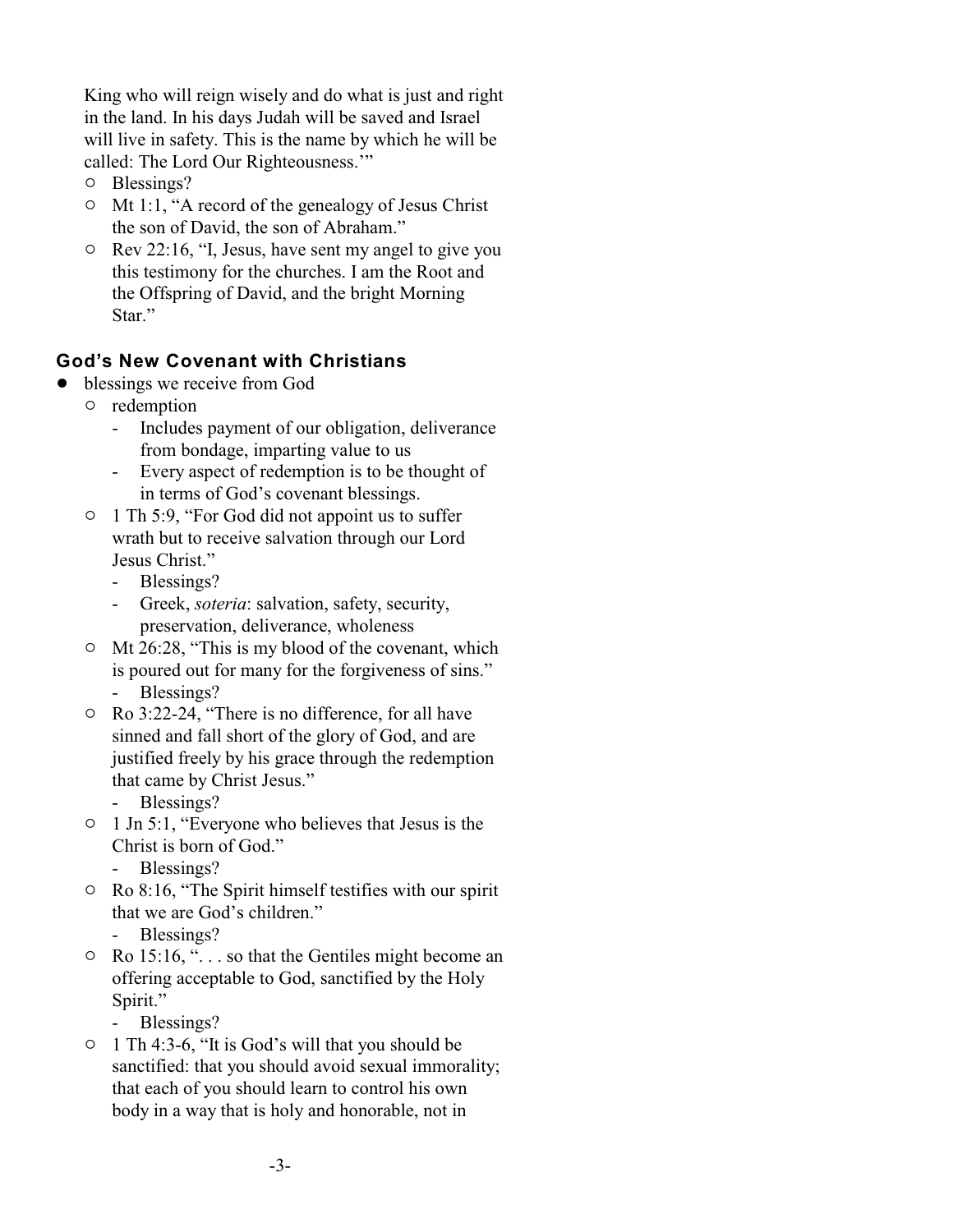passionate lust like the heathen, who do not know God; and that in this matter no one should wrong his brother or take advantage of him."

- Blessings?
- $\circ$  Eph 1:4-5, "[He] predestined us to be adopted as his sons through Jesus Christ, in accordance with his pleasure and will."
	- Blessings?
	- adopted as son (Gk, *huiothesia*): placed in position with rights as mature son/daughter
- $\circ$  Ro 8:30, "And those he predestined, he also called; those he called, he also justified; those he justified, he also glorified."

- Blessings?

- $\circ$  Jn 16:14-15 (Jesus speaking), "He will bring glory to me by taking from what is mine and making it known to you. All that belongs to the Father is mine. That is why I said the Spirit will take from what is mine and make it known to you."
	- Blessings?
- $\circ$  Heb 9:15, "For this reason Christ is the mediator of a new covenant, that those who are called may receive the promised eternal inheritance."
	- Blessings?
- " 2 Co 5:5 "Now it is God who has . . . given us the Spirit as a deposit, guaranteeing what is to come." - Blessings?
- $\circ$  Rev 2:26 "To him who overcomes and does my will to the end, I will give authority over the nations."
	- Blessings?
- $\circ$  many other blessings, including healing, miracles, deliverance, eternal life and others
- ! Blessings God receives from us
	- $\circ$  Mt 5:16 "Let your light shine before men, that they may see your good deeds and praise your Father in heaven."
		- Blessings?
	- $\circ$  Heb 13:15 "Through Jesus, therefore, let us continually offer to God a sacrifice of praise — the fruit of lips that confess his name."
		- Blessings?